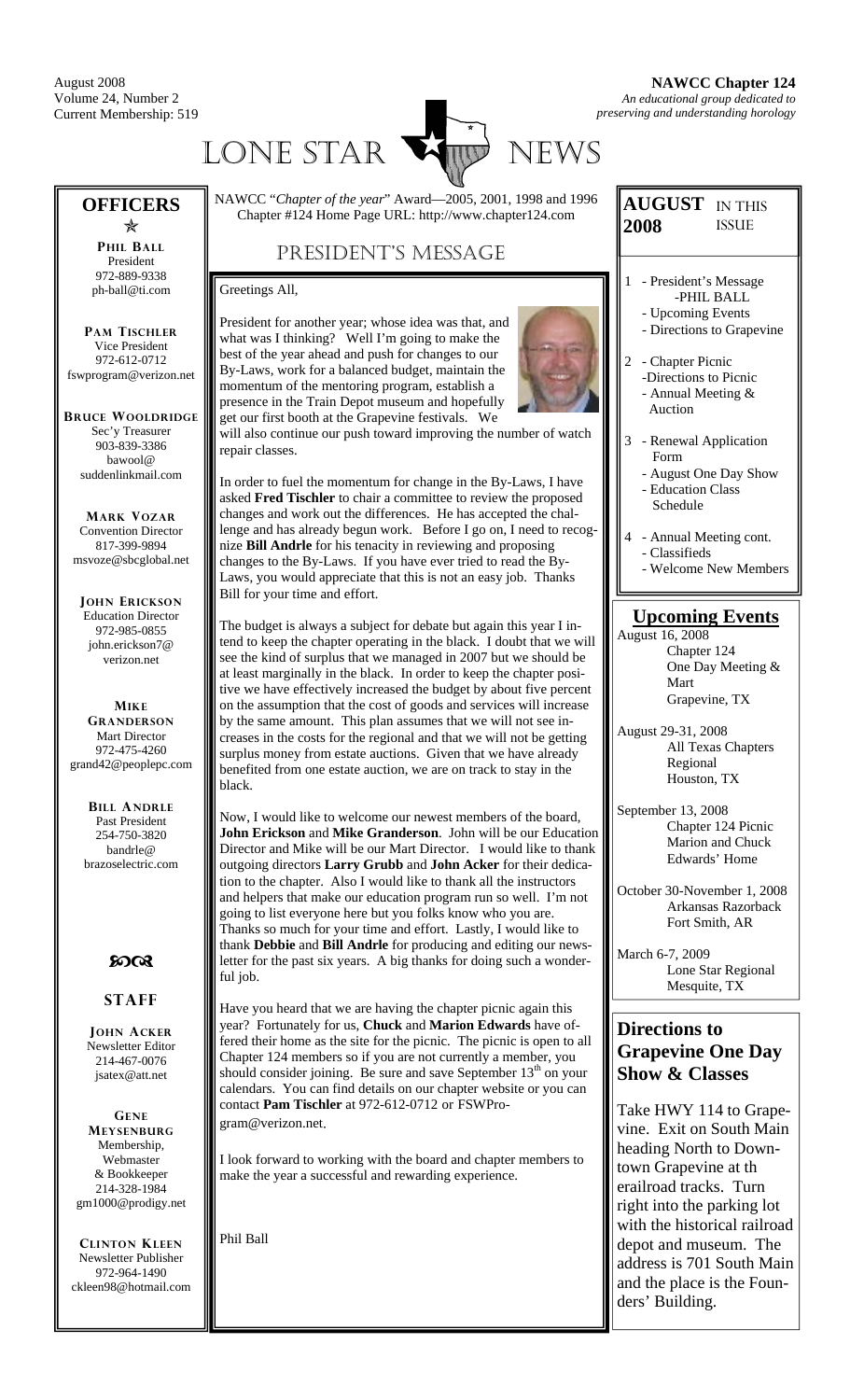### PAGE 2 LONE STAR NEWS

## **Mark Your Calendar – September 13th, 2008 at 4:00 PM It is Picnic Time for Chapter 124 Families**

**Marion and Chuck Edwards** are opening their place in Oak Leaf for Chapter 124's Picnic on Saturday, September 13<sup>th</sup>, at 4:00 PM. This is your chance to bring your family and/or significant other, which also includes kids and grandkids, for a social event. There will be swimming (of course you have to be the Life Guard for your family) and games, as well as entertainment for all. We also welcome Show and Tell if you have something you want to share.



The Chapter will provide the Meat, Desserts, Soft Drinks and Bottled Water, so if you want anything else to drink like beer or wine, bring your own. **This year we will have a sign up sheet for Relishes, Vegetables, Salads and Bread at the August One Day, 8/16, and we are asking that you bring enough for eight people.** Last year we had a lot of the same things so this year we are asking you to sign up for what you want to bring at the One Day so we will have a variety of foods for all. **One other point is that if you are bringing something that needs to remain chilled until we eat, please provide a cooler, as last year we barely had enough room in the coolers to keep everything chilled.**

Lawn Chairs will be needed, unless you want to sit on the ground, so please bring your own! :)

Russ Aikins and a few of his friends will be providing entertainment for us! We are lucky to have a musician in our Chapter willing to share his talents. If you attended last year, you will remember what a hit this was!

This will be a fun social event for our Chapter so please plan to attend. We will need a head count so the Chapter knows how much meat, drinks and desserts to provide, so if you do not sign up at the August One Day, please call:

> Chuck and Marion Edwards Pam and Fred Tischler 972-576-8063 972-612-0712 Cwedwards1@juno.com FSWProgram@verizon.net

A reminder e-mail about the Picnic will be sent out around the first part of September. See ya there!

# **Driving Directions to Chapter 124 Picnic:**

983 E. Highland Rd.; Oak Leaf, TX 75154

#### From the Waco area:

Take I-35 E North to exit 411 (Ovilla Rd.; FM 664) Turn West & follow FM 664 to Westmoreland Rd. (3.5 miles) Westmoreland Rd. is 1 mile West of the Dollar General Store Turn South (Left) on Westmoreland Rd. & follow it 1.8 miles. Turn East (Left) on E. Highland Rd. & follow it .6 mile.

#### From the Mid-Cities area:

Take 360 South to I-20 East.

Follow I-20 East to I-35 E South.

Follow I-35 E South to exit  $411 =$  Ovilla Rd.; FM664 (7.1 miles) Turn West & follow FM664 to Westmoreland Rd. (3.5 miles) Westmoreland Rd. is 1 mile West of the Dollar General Store Turn South (Left) on Westmoreland Rd. & follow it 1.8 miles. Turn East (Left) on E. Highland Rd. & follow it .6 mile.

#### From the North Dallas area:

Take I-35 E South to exit  $411 =$  Ovilla Rd.; FM664 (7.1 miles) Turn West & follow FM 664 to Westmoreland Rd. (3.5 miles) Westmoreland Rd. is 1 mile West of the Dollar General Store Turn South (Left) on Westmoreland Rd. & follow it 1.8 miles. Turn East (Left) on E. Highland Rd. & follow it .6 mile.

From the East Texas area:

Take I-20 West to I-35 E South. Follow I-35 E South to exit  $411 =$  Ovilla Rd.; FM664 (7.1 miles) Turn West & follow FM664 to Westmoreland Rd. (3.5 miles) Westmoreland Rd. is 1 mile West of the Dollar General Store Turn South (Left) on Westmoreland Rd. & follow it 1.8 miles. Turn East (Left) on E. Highland Rd. & follow it .6 mile.

Call 972-754-2553 if you need additional directions.

## **Annual Meeting & Auction**

The annual Business Meeting of Chapter 124 was held on Saturday, June 19, 2008 at the Founders' Building in Grapevine, TX. About 80 members were in attendance. Secretary/ Treasurer **Bruce Wooldridge** reported that the Chapter had a successful year, ending with about \$10,000 more in assets than last year. This was due to increased attendance at classes and a very successful Regional in March.

Larry Grubb, Education Director, reported that 127 students participated in 16 classes throughout the year. This does not include the several FSW classes that were sponsored through NAWCC. "We are investing money in equipment and supplies to continue the upgrade of our instruction program," said Grubb. **David Collard** and **Ian Wetherly** were guest presenters at the March Regional, giving programs on Vienna Regulators and Dial Restoration. Grubb went on to thank the volunteer instructors who have given countless hours of their time and energy to meet the growing interest of new members.

Continued on Page 4



**The New Board** (L to R) Bill Andrle, Phil Ball, Pam Tischler, Bruce Wooldridge, Mark Vozar, John Erickson and Mike Granderson.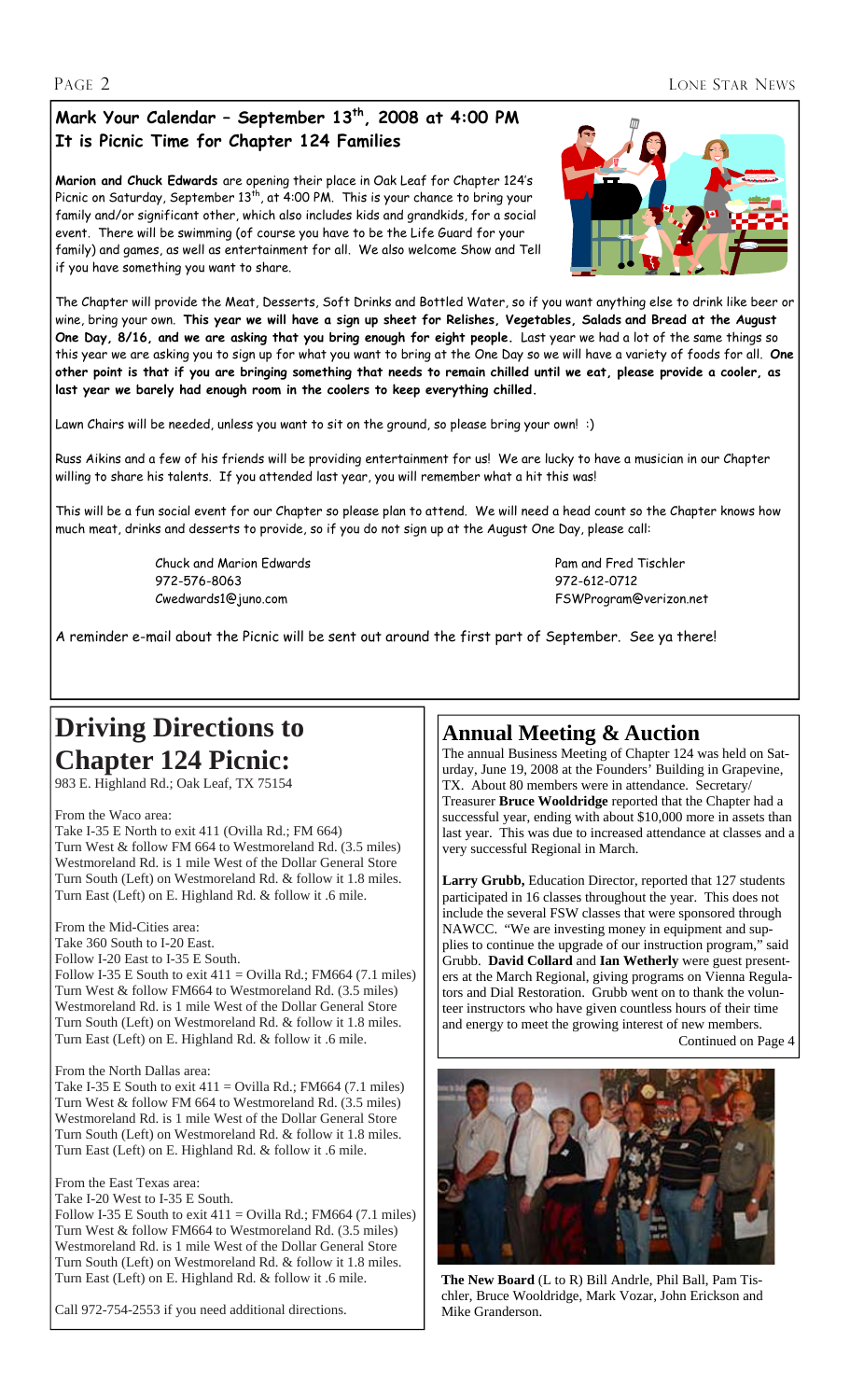| <b>APPLICATION/RENEWAL FOR LONE STAR CHAPTER 124, NAWCC</b><br>Complete and send with applicable check made payable to: Lone Star Chapter #124<br>To Gene Meysenburg gm1000@prodigy.net, 11028 Creekmere, Dallas, TX 75218 |  | An educational group dedicated to preserving and understanding horology.       |                                                                    |  |  |
|----------------------------------------------------------------------------------------------------------------------------------------------------------------------------------------------------------------------------|--|--------------------------------------------------------------------------------|--------------------------------------------------------------------|--|--|
| Please PRINT:<br>Mr. Mrs. Ms. (Please check appropriate blank.)                                                                                                                                                            |  | Check appropriate box:<br>$\Box$ New #124 Member<br>$\Box$ Renew my membership | Dues are \$10 per year.<br>Yrs $@$10=$<br>Join/renew for 1-5 years |  |  |
|                                                                                                                                                                                                                            |  |                                                                                |                                                                    |  |  |
|                                                                                                                                                                                                                            |  |                                                                                |                                                                    |  |  |
|                                                                                                                                                                                                                            |  |                                                                                |                                                                    |  |  |
|                                                                                                                                                                                                                            |  |                                                                                |                                                                    |  |  |
| I'm most interested in                                                                                                                                                                                                     |  |                                                                                |                                                                    |  |  |

To join Chapter #124, you must be an NAWCC member, or have applied for NAWCC membership. Have you applied for National membership, but haven't gotten a membership number? Check here \_\_\_\_. (Date of your application/check to National.)

## **August 16th One Day Show**

The next One Day Show and Mart will be held at the Founders' Building in Grapevine on August 16, 2008.. The Mart will begin at 8am, so bring plenty of horological items to sell—and plenty of cash to buy! One of our regular instructors, **Mark Vozar**, will present an educational program entitled **The Repair of a Capped Lantern Pinion**. He will cover removing the cap, replacing the trundles, using the lathe to make a new brass cap and installing the finished cap. He will also show the use of several "fine adjustment tools" that one suspects other repairers use, but you may have never seen in action. Lunch will follow around 12 noon. Hope to see you there!!!

## **Upcoming Education Classes**

Location for Classes: Founders' Building, 701 South Main, Grapevine, TX Check Chapter 124 Website @ www.chapter124.com for any changes or updates. (\*Note: Time of classes is normally 9 am to 5 pm)

| <b>CLASS</b><br><b>Open Bench Workshop</b>                                             | <b>DATE</b><br><b>August 2, 2008</b> | <b>COST</b><br>!!Free!! | <b>INSTRUCTOR</b><br>Mark Vozar<br>817-399-9894                           |
|----------------------------------------------------------------------------------------|--------------------------------------|-------------------------|---------------------------------------------------------------------------|
| <b>Micro Lathe I</b>                                                                   | September 20, 2008                   | \$30                    | <b>Bill Andrle and</b><br><b>Russ Aikins</b><br>254-750-3820              |
| <b>Advanced Lathe Skills</b><br><b>NAWCC FSW F202</b>                                  | September 27-30, 2008                | \$300                   | Fred Tischler and<br>Mike Dempsey<br>817-399-9894<br>Mark Vozar-Registrar |
| <b>Wood Clock Case Restoration I</b>                                                   | October 4-5, 2008                    | \$60                    | Craig Burgess<br>817-427-4104                                             |
| <b>Repair and Replacement of an</b><br><b>American Strip Recoil Escapement</b>         | October 11-12, 2008                  | \$60                    | Fred Tischler<br>972-985-0855<br>John Erickson-Registrar                  |
| <b>Chime Clock Repair 300</b>                                                          | November 8-9, 15-16, 2008            | \$120                   | Phil Ball and<br>Mark Vozar<br>972-889-9338                               |
| <b>Time &amp; Strike Clocks</b><br><b>With Spring Barrels</b><br><b>NAWCC FSW F102</b> | January 24-27, 2009                  | \$275                   | Fred Tischler<br>817-399-9894<br>Mark Vozar-Registrar                     |